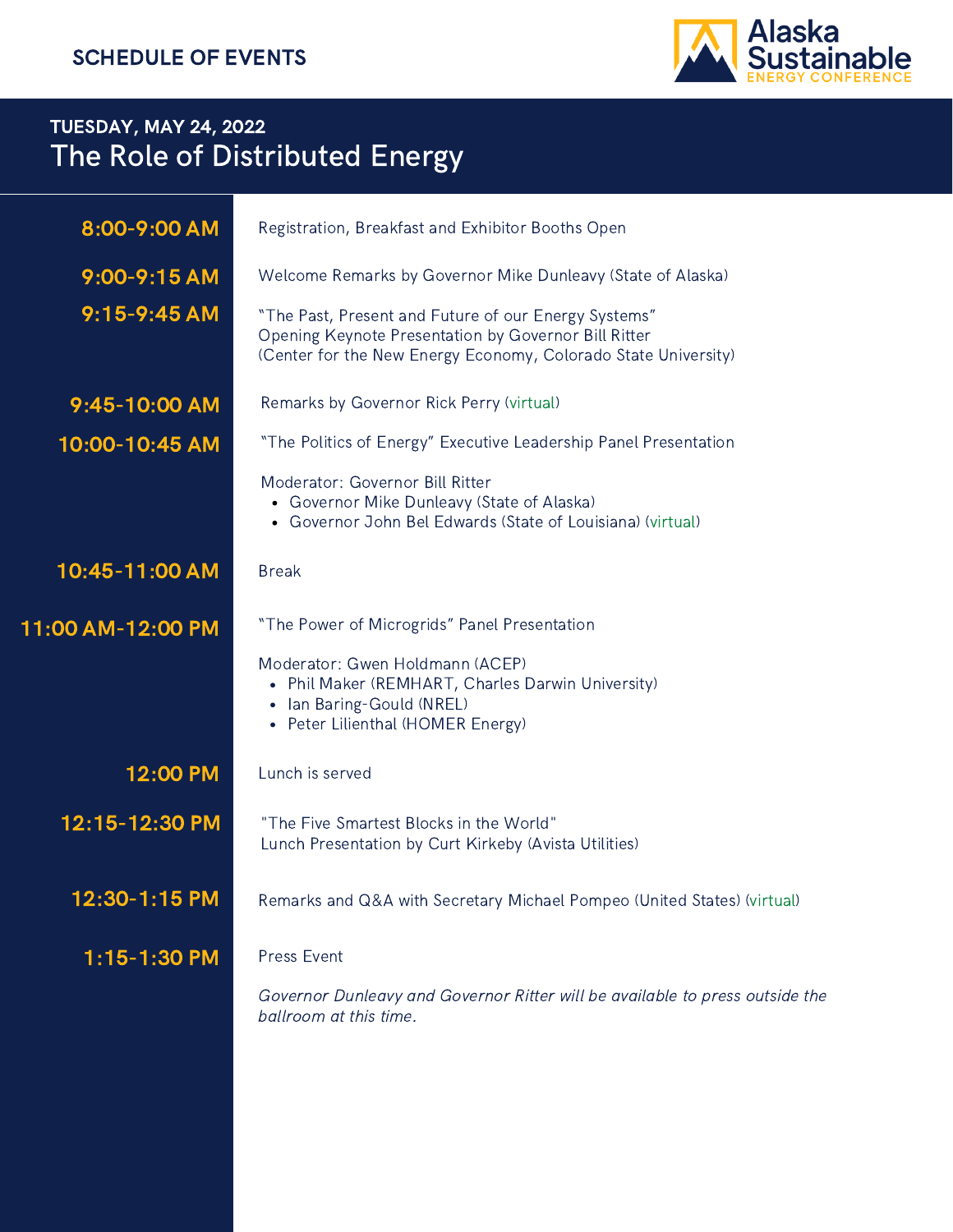### TUESDAY, MAY 24, 2022 The Role of Distributed Energy

2:45-3:45 PM Breakout Sessions PIONEERS PERSPECTIVES PERSPECTIVES TRAILBLAZERS "What are the history, resources, issues and opportunities for Alaska?" Presented by: Chris Rose (REAP) Introduced by: Gabrielle "Ellie" Rubenstein (Manna Tree) • Darron Scott (Kodiak Electric Association) Dennis Meiners (IES) • AlexAnna Salmon (Igiugig Village Council) "Global Microgrid Champions and Community Perspectives in Microgrids" Moderators: Rick Rocheleau (HNEI, U. of Hawaii at Manoa) and Annalise Klein (ACEP) **5:00-8:00 PM** Private networking event for registered attendees Doug Johnson (ORPC) Jim Jager (Port of Alaska) C. Birk Jones (Sandia National Laboratories) "What is the Future of Transportation?" Moderator: Tim Leach (Launch Alaska) 4:00-4:45 PM PIONEERS PERSPECTIVES PERSPECTIVES TRAILBLAZERS "A Global View on Microgrid and Distributed Energy Strategies" Presented by: Peter Asmus (Alaska Microgrid Group) Introduced by: Gabrielle "Ellie" Rubenstein (Manna Tree) • Ingemar Mathiasson (NW Arctic Borough) Clay Koplin (Cordova Electric Cooperative) Erika Myers (CharIN) Bonita Chester (Oklo) "Electrify Everything: It Starts in the Arctic" Moderator: Ethan Schutt (Bristol Bay Native Corporation) • Adam Low (UAF) Chris McConnell (REAP) Carrie Bohan (Dept. of Environmental Conservation) "The Human Element: Building Capacity in Alaska" Moderator: Katie Conway (Denali Commission) 1:30-2:30 PM Breakout Sessions • Alan Weitzner (AIDEA) • Bert Hunter (CT Green Bank) Gwen [Yamamoto](https://www.linkedin.com/in/gwen-yamamoto-lau-1644ab12/) Lau (Hawaii Green Infrastructure Authority) "Financing the Future" Moderator: Dan Lauf (NGA) 2:30-2:45 PM Break **3:45-4:00 PM Break** 

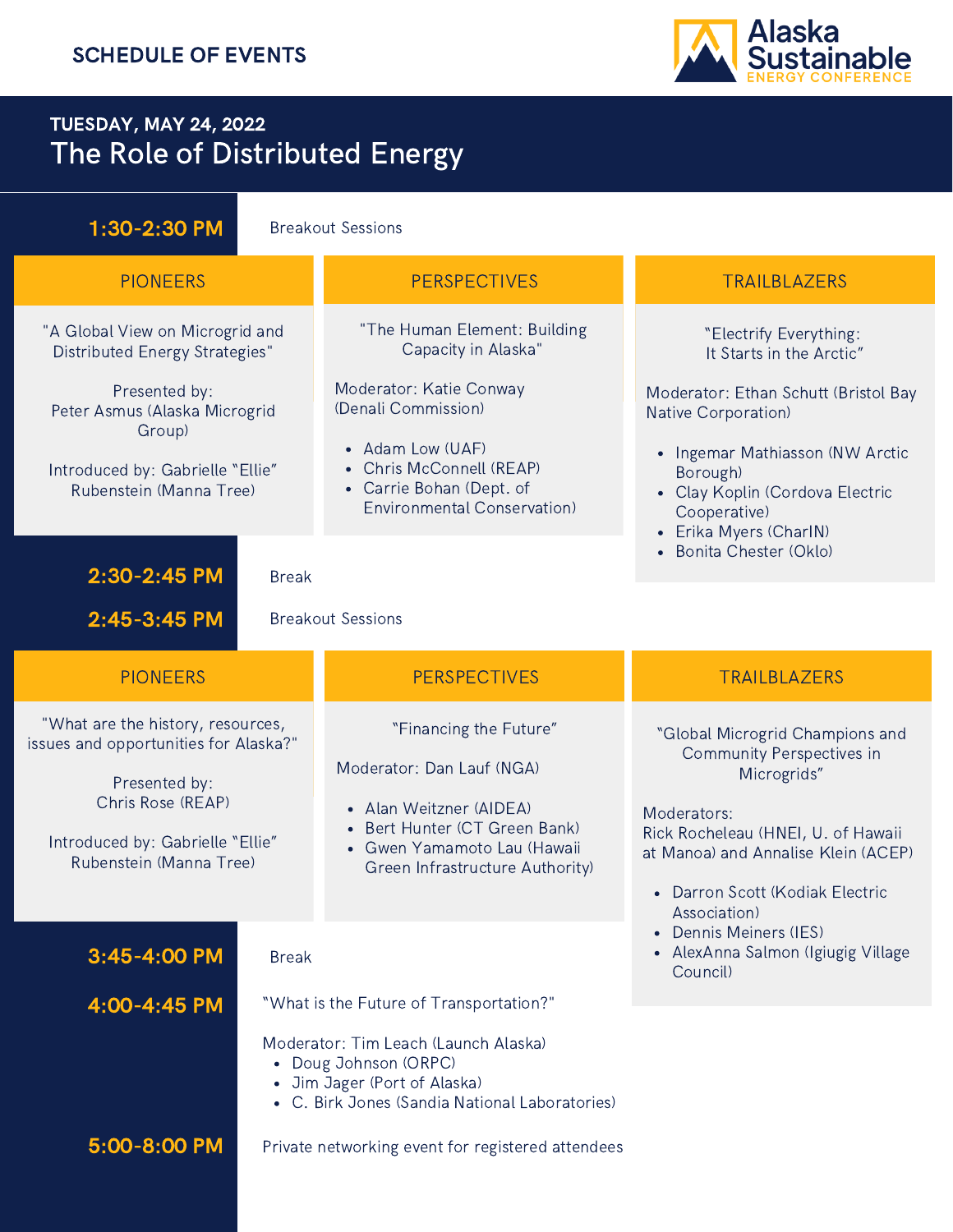

## WEDNESDAY, MAY 25, 2022 The Evolving Grid

| 8:00-9:00 AM                                                                                                                                                                                                     | Registration, Breakfast and Exhibitor Booths Open                                                                                                                                                                   |                                                                                                                                                                                    |                                                                                                                                                                                                   |  |
|------------------------------------------------------------------------------------------------------------------------------------------------------------------------------------------------------------------|---------------------------------------------------------------------------------------------------------------------------------------------------------------------------------------------------------------------|------------------------------------------------------------------------------------------------------------------------------------------------------------------------------------|---------------------------------------------------------------------------------------------------------------------------------------------------------------------------------------------------|--|
| 9:00-9:05 AM                                                                                                                                                                                                     | Remarks by Senator Lisa Murkowski (United States) (virtual)                                                                                                                                                         |                                                                                                                                                                                    |                                                                                                                                                                                                   |  |
| $9:05 - 9:45$ AM                                                                                                                                                                                                 | "A Vision for Sustainability in the Aleutians"<br>Keynote Presentation by Bernie Karl (OCCP)                                                                                                                        |                                                                                                                                                                                    |                                                                                                                                                                                                   |  |
| 9:45-10:45 AM                                                                                                                                                                                                    | "Rooftops, the Railbelt, and Rural Alaska: Solar Power in the land of the<br>Midnight Sun" Panel Presentation                                                                                                       |                                                                                                                                                                                    |                                                                                                                                                                                                   |  |
|                                                                                                                                                                                                                  | Moderator: Chris Rose (REAP)<br>• Jenn Miller (Renewable IPP)<br>• Stephen Trimble (Arctic Solar Ventures Corporation)<br>• Paul Denholm (NREL)<br>• Helium 'Una' Edwardsen (ANRI)<br>• Dr. Geri Richmond (U.S DOE) |                                                                                                                                                                                    |                                                                                                                                                                                                   |  |
| 10:45-11:00 AM                                                                                                                                                                                                   | <b>Break</b>                                                                                                                                                                                                        |                                                                                                                                                                                    |                                                                                                                                                                                                   |  |
| 11:00 AM-12:00 PM                                                                                                                                                                                                |                                                                                                                                                                                                                     | <b>Breakout Sessions</b>                                                                                                                                                           |                                                                                                                                                                                                   |  |
| <b>PIONEERS</b>                                                                                                                                                                                                  |                                                                                                                                                                                                                     | <b>PERSPECTIVES</b>                                                                                                                                                                | TRAILBLAZERS                                                                                                                                                                                      |  |
| "CHP in Alaska - An Honest Triple<br>Play of Cost Savings, Food Security<br>and Emission Reductions"<br>David Van Holde<br>(U.S. DOE's NW Combined Heat and<br><b>Power Technical Assistance</b><br>Partnership) |                                                                                                                                                                                                                     | "Emerging Energy Storage Solutions"<br>Moderator: Mariko Shirazi (ACEP)<br>• Audun Botterud (Argonne<br>National Laboratory)<br>• Kevin Davies (Hawaii)<br>• Kevin Harrison (NREL) | "RPS Policy: 20 Years Later"<br>Moderator: Julie Estey (MEA)<br>• Tom Plant (Center for the New<br>Energy Economy, Colorado<br>State University)<br>• Mark Glick (HNEI, U. of Hawaii<br>at Manoa) |  |
| Introduced by: Gabrielle "Ellie"<br>Rubenstein (Manna Tree)                                                                                                                                                      |                                                                                                                                                                                                                     |                                                                                                                                                                                    |                                                                                                                                                                                                   |  |
|                                                                                                                                                                                                                  |                                                                                                                                                                                                                     |                                                                                                                                                                                    |                                                                                                                                                                                                   |  |
| 12:00 PM                                                                                                                                                                                                         |                                                                                                                                                                                                                     | Lunch is served                                                                                                                                                                    |                                                                                                                                                                                                   |  |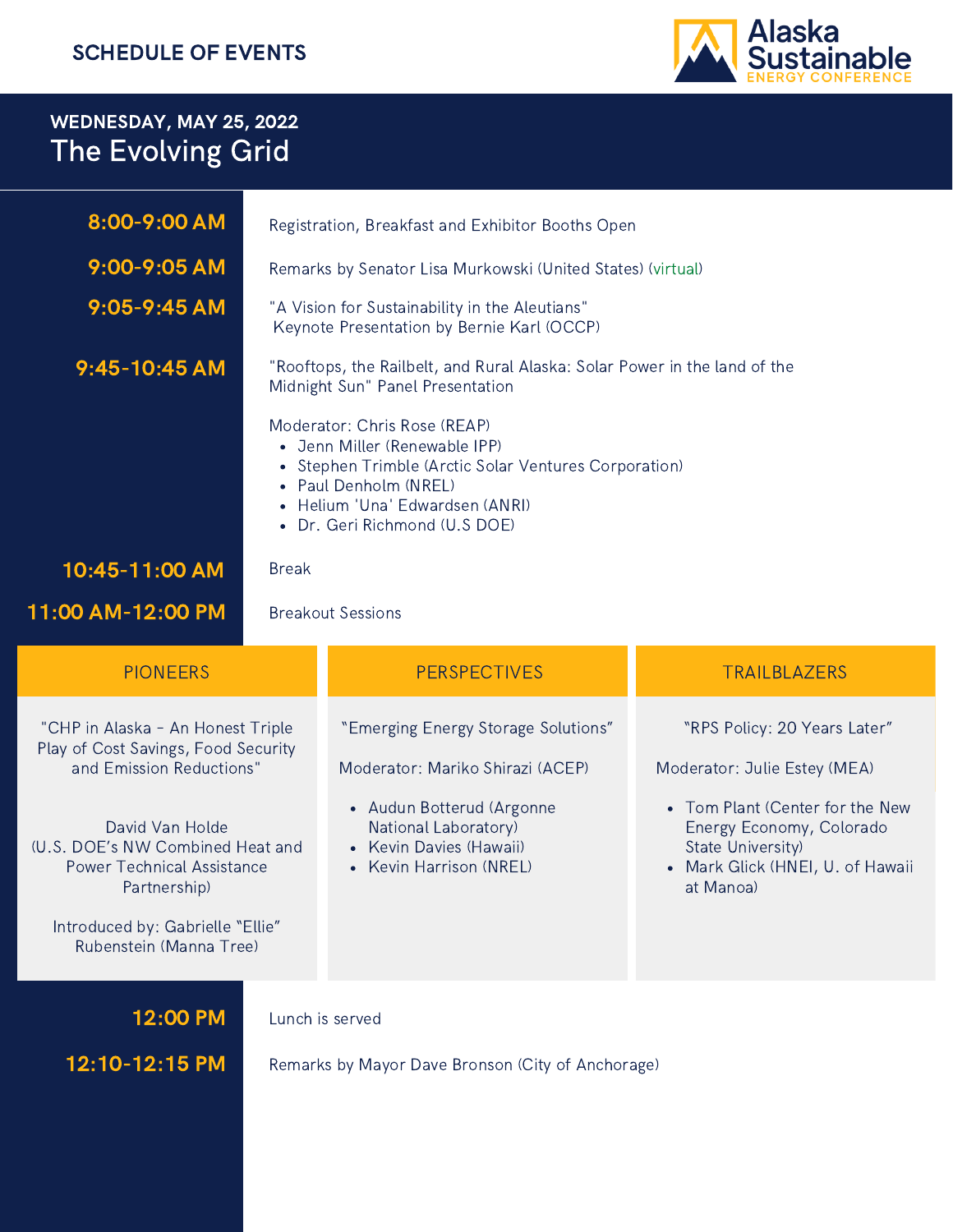#### SCHEDULE OF EVENTS



# WEDNESDAY, MAY 25, 2022 The Evolving Grid

| 12:15-1:00 PM | "Uniting the Grid" Lunch Presentation                                                                                                                                                                                                                         |  |  |  |
|---------------|---------------------------------------------------------------------------------------------------------------------------------------------------------------------------------------------------------------------------------------------------------------|--|--|--|
|               | Moderator: Curtis W. Thayer (Alaska Energy Authority)<br>• Brian Hickey (Chugach Electric Association)<br>• John Burns (Golden Valley Electric Association)<br>• Larry Jorgensen (Homer Electric Association)<br>• Tony Izzo (Matanuska Electric Association) |  |  |  |
| 1:00-1:30 PM  | <b>Break</b>                                                                                                                                                                                                                                                  |  |  |  |
| 1:30-2:30 PM  | "Investing in Sustainability" Panel Presentation                                                                                                                                                                                                              |  |  |  |
|               | Moderator: Christine Resler (ASRC Energy Services, LLC)<br>• Heather Grahame (NorthWestern Energy)<br>• Robert Gillam (McKinley Investment LLC)<br>• Janet Weiss (Former BP Alaska President)<br>• Luke Saugier (Hilcorp)                                     |  |  |  |
| 2:30-2:45 PM  | <b>Break</b>                                                                                                                                                                                                                                                  |  |  |  |
| 2:45-3:45 PM  | "The Abundance of Cook Inlet" Panel Presentation                                                                                                                                                                                                              |  |  |  |
|               | Moderator: Governor Michael Dunleavy (State of Alaska)<br>• Stuart Davies (ORPC)<br>• Levi Kilcher (NREL)<br>• Suzanne Settle (CIRI)<br>• Brad Chastain (AGDC)<br>• Amanda Kolker (NREL)                                                                      |  |  |  |
| 4:00-6:00 PM  | Private networking event for registered attendees                                                                                                                                                                                                             |  |  |  |
|               |                                                                                                                                                                                                                                                               |  |  |  |
|               |                                                                                                                                                                                                                                                               |  |  |  |
|               |                                                                                                                                                                                                                                                               |  |  |  |
|               |                                                                                                                                                                                                                                                               |  |  |  |
|               |                                                                                                                                                                                                                                                               |  |  |  |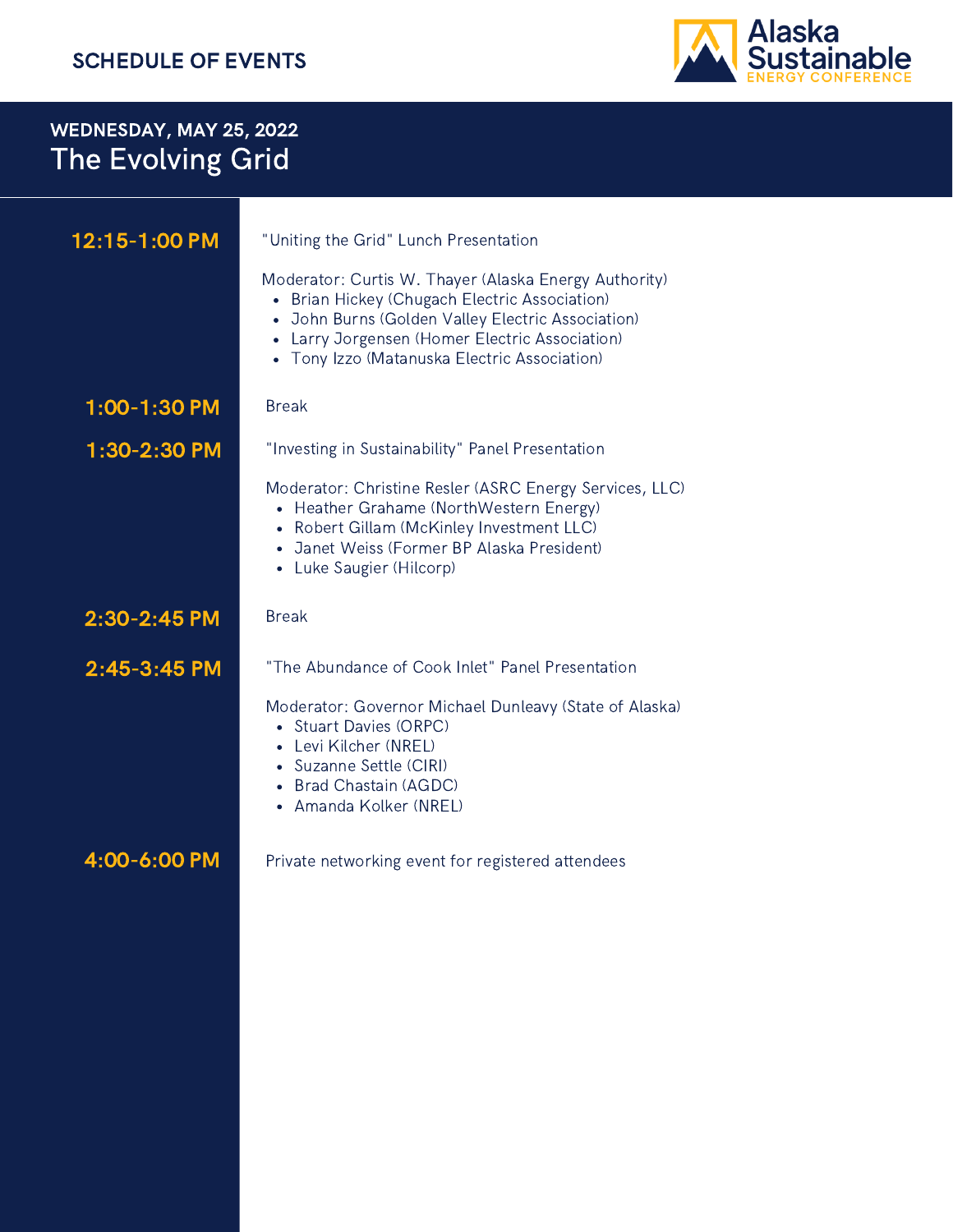#### SCHEDULE OF EVENTS



## THURSDAY, MAY 26, 2022 The Future

| 8:00-9:00 AM                                                                                                                                                | Registration, Breakfast and Exhibitor Booths Open                                                                        |                                                                                                                                                   |                                                                                                                                                                                                       |  |  |
|-------------------------------------------------------------------------------------------------------------------------------------------------------------|--------------------------------------------------------------------------------------------------------------------------|---------------------------------------------------------------------------------------------------------------------------------------------------|-------------------------------------------------------------------------------------------------------------------------------------------------------------------------------------------------------|--|--|
| 9:00-9:05 AM                                                                                                                                                | Remarks by Senator Dan Sullivan (United States) (virtual)                                                                |                                                                                                                                                   |                                                                                                                                                                                                       |  |  |
| 9:05-9:45 AM                                                                                                                                                | "The Reality of Climate Change: Implications for Alaska"<br>Keynote Presentation by Ray Leonard (Linden Energy Holdings) |                                                                                                                                                   |                                                                                                                                                                                                       |  |  |
| $9:45-10:15$ AM                                                                                                                                             | "Net Zero by 2050: A Corporate Strategy"<br>Plenary Presentation by Edwin Makkinga (Enbridge)                            |                                                                                                                                                   |                                                                                                                                                                                                       |  |  |
| 10:15-10:30 AM                                                                                                                                              | <b>Break</b>                                                                                                             |                                                                                                                                                   |                                                                                                                                                                                                       |  |  |
| 10:30-11:30 AM                                                                                                                                              | <b>Breakout Sessions</b>                                                                                                 |                                                                                                                                                   |                                                                                                                                                                                                       |  |  |
| <b>PIONEERS</b>                                                                                                                                             |                                                                                                                          | <b>PERSPECTIVES</b>                                                                                                                               | <b>TRAILBLAZERS</b>                                                                                                                                                                                   |  |  |
| "Maximizing the Power of Variable<br>Renewables"<br>Presented by:<br>Mike Atkinson (Hitachi)<br>Introduced by: Gabrielle "Ellie"<br>Rubenstein (Manna Tree) |                                                                                                                          | "Alternative Fuels"<br>Moderator: Erin Whitney (ACEP)<br>• Cato Esperø (ZEEDS)<br>• Geoff Larson (Alaska Brewing)<br>• JR Wilcox (Alyeschem, LLC) | "Mining In A Net-Zero World"<br>Moderator: Corri Feige (SOA Dept.<br>of Natural Resources)<br>• Sunil Kumar (Kinross Gold)<br>• Jim Coxon (Northern Star<br>Resources Limited)<br>Lance Miller (NANA) |  |  |
| 11:30 AM<br>12:00-1:15 PM<br>1:15-1:30 PM                                                                                                                   | <b>Break</b>                                                                                                             | Lunch is served<br>Lunch Presentation by Tony Seba (RethinkX)                                                                                     |                                                                                                                                                                                                       |  |  |